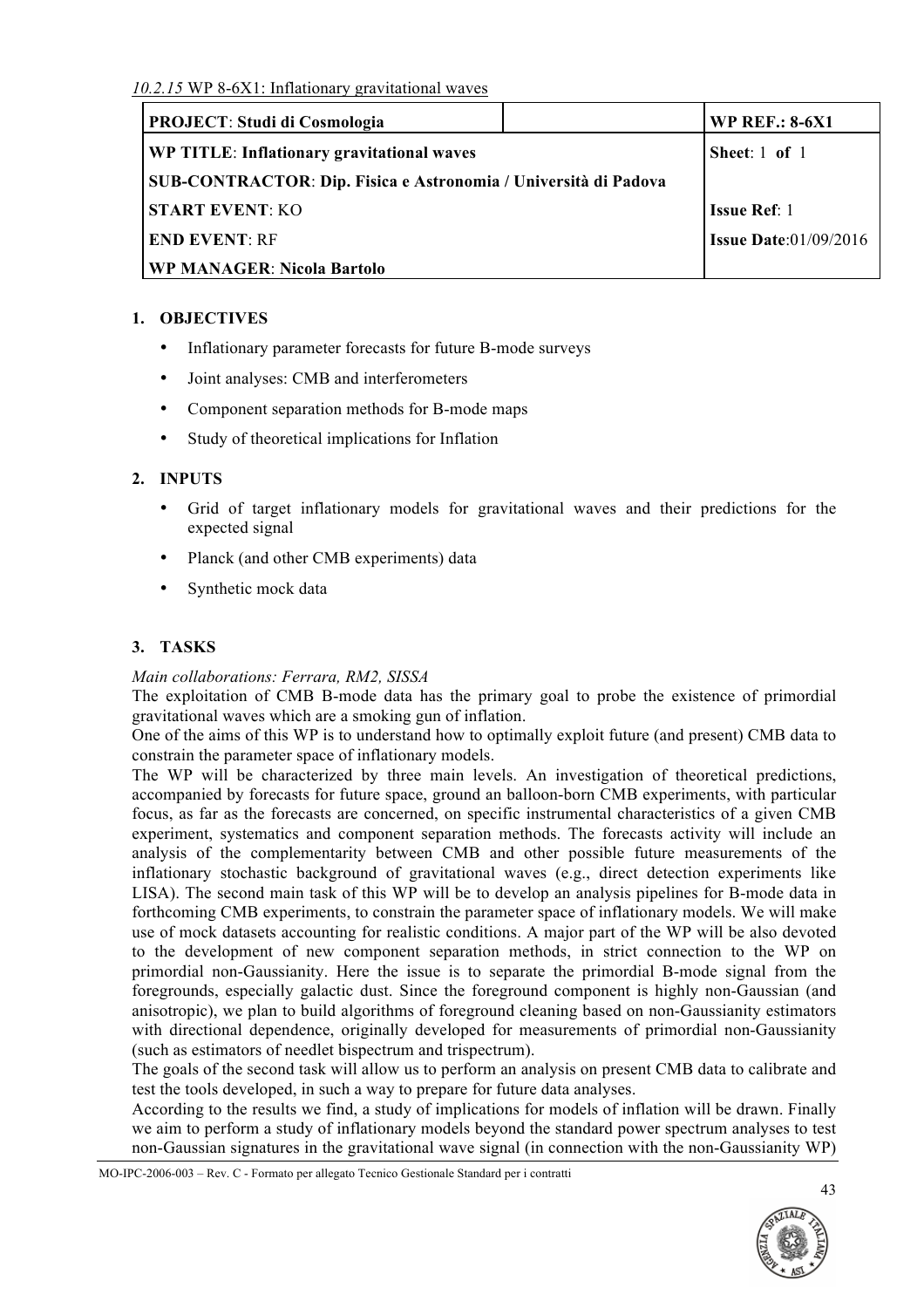and to test features beyond the standard scenarios (like e.g., parity breaking features and deviations from the standard consistency relations for the amplitude of the inflationary gravitational waves).

# **4. OUTPUTS**

#### **Deliverables**

- Combined inference of Early Universe parameters (amplitude of primordial gravitational waves, amplitude and spectral index of primordial curvature perturbations, from available datasets (also in combination with the primordial non-Gaussianity WP results) from available datasets
- Forecasted constraints on the inflationary parameter space according to the characteristics of a given (future) CMB experiment
- Algorithms for B-mode component separation methods
- Forecasts about complementarity between CMB and other possible future observables (e.g., direct detection experiments like LISA).

### **5. SCHEDULE**

### First Year, t0+6months

• Theoretical predictions, forecasts and study of theoretical implications for inflation

#### First Year, t0+12months

- Theoretical predictions, forecasts and study of theoretical implications for inflation
- Preparation of analysis pipelines for B-mode data in forthcoming CMB experiments, to constrain the parameter space of inflationary models
- Data analyses on available datasets, to be used also as a cross-check

#### Second year, t0+18months

- Preparation of analysis pipelines for B-mode data in forthcoming CMB experiments, to constrain the parameter space of inflationary models
- Development of component separation techniques for polarized foregrounds (especially Bmode), based on estimators targeted to measurements of directional primordial non-Gaussianity (in strong connection with the non-Gaussianity WP)

### Second year, t0+24months:

• Development of component separation techniques for polarized foregrounds (especially Bmode), based on estimators targeted to measurements of directional primordial non-Gaussianity (in strong connection with the non-Gaussianity WP).

#### Third year, t0+30months:

- Development of component separation techniques for polarized foregrounds (especially Bmode), based on estimators targeted to measurements of directional primordial non-Gaussianity (in strong connection with the non-Gaussianity WP).
- Forecasts about complementarity between CMB and other possible future observables (e.g., direct detection experiments like LISA); forecasts on constraints on the inflationary parameter space w.r.t. to specific instrumental characteristics of a given CMB experiment, systematics and component separation methods.

MO-IPC-2006-003 – Rev. C - Formato per allegato Tecnico Gestionale Standard per i contratti